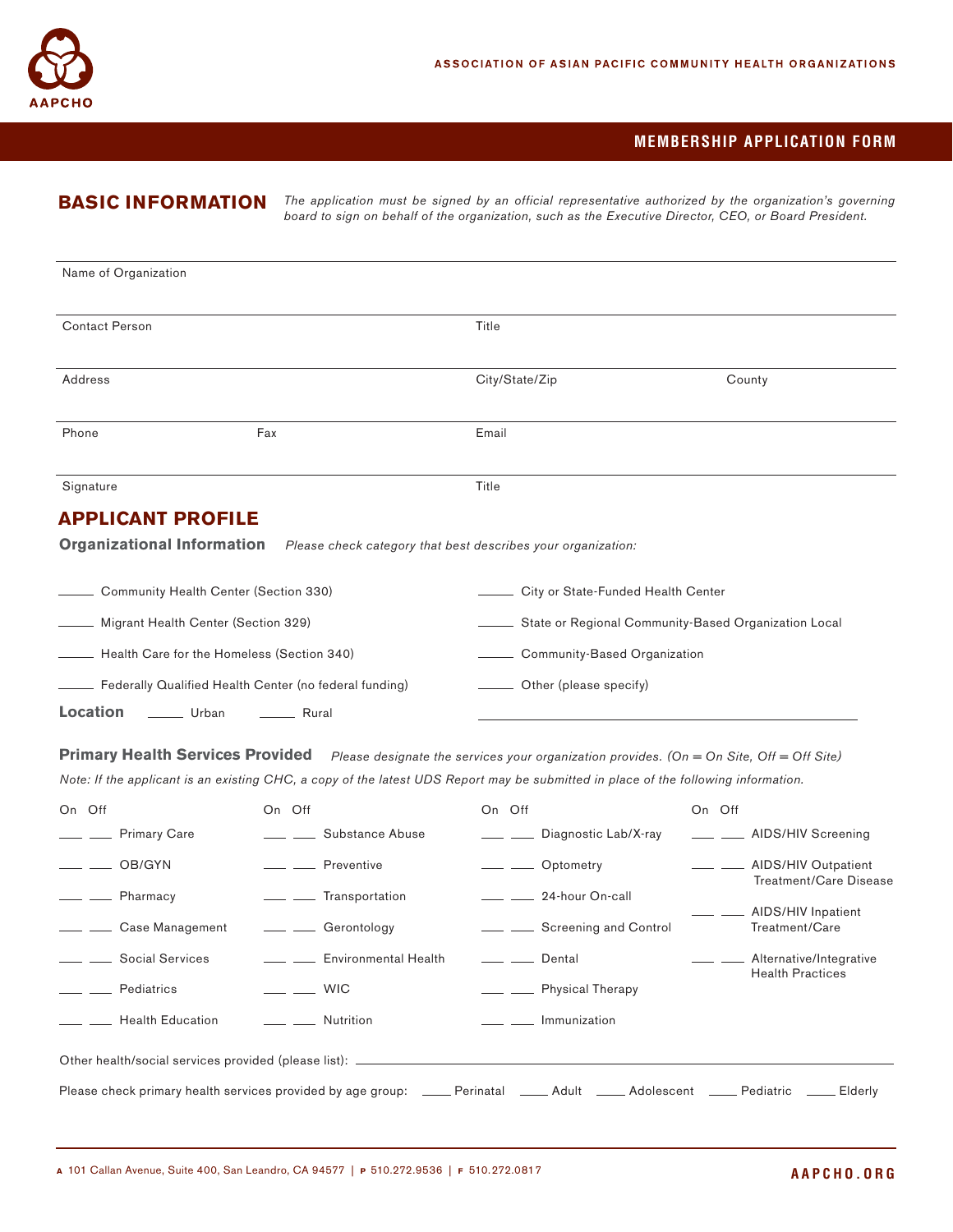## **MEMBERSHIP APPLICATION FORM**

Please list languages in which comprehensive primary care services are available:

| <b>Patient/Client Profile</b>                                       |       |        |       |                       |
|---------------------------------------------------------------------|-------|--------|-------|-----------------------|
|                                                                     |       |        |       |                       |
| What percentage of your patients are AA & NHOPI? __________________ |       |        |       |                       |
| List the ethnic composition of your AA & NHOPI patients:            |       |        |       |                       |
| Ethnicity                                                           |       | Number |       | % of Total AA & NHOPI |
|                                                                     |       |        |       |                       |
|                                                                     |       |        |       |                       |
|                                                                     |       |        |       |                       |
|                                                                     |       |        |       |                       |
|                                                                     |       |        |       |                       |
|                                                                     |       |        |       |                       |
|                                                                     |       |        |       |                       |
| <b>Key Organizational Staff</b>                                     |       |        |       |                       |
| Name                                                                | Phone |        | Email |                       |
| <b>Executive Director</b>                                           |       |        |       |                       |
| Associate Director                                                  |       |        |       |                       |
| <b>Medical Director</b>                                             |       |        |       |                       |
|                                                                     |       |        |       |                       |
| <b>Fiscal/Operation Director</b>                                    |       |        |       |                       |
| <b>Health Education Director</b>                                    |       |        |       |                       |
| <b>MIS Director</b>                                                 |       |        |       |                       |
| Quality Improvement Director/Staff Director                         |       |        |       |                       |